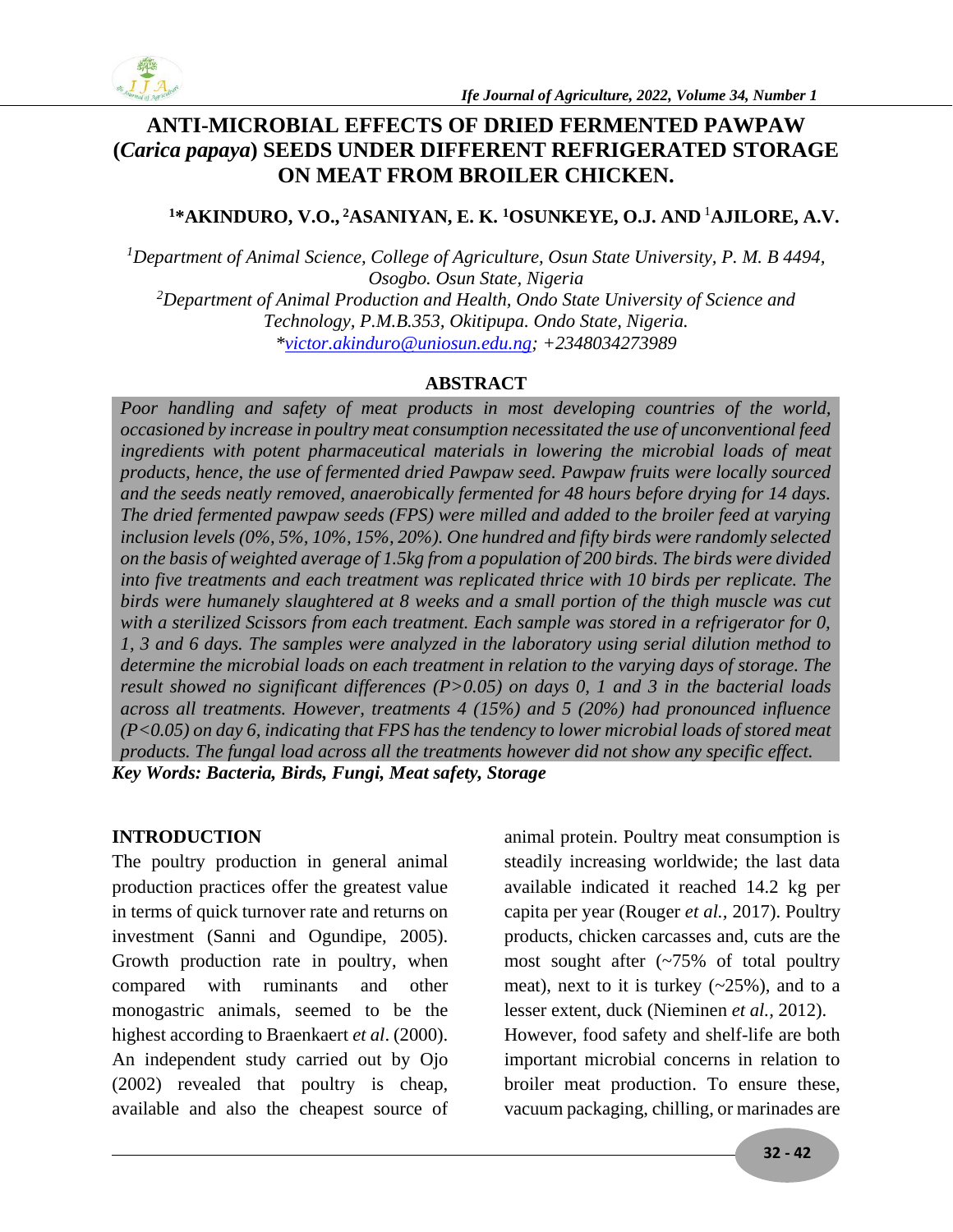

different practices engaged for guaranteeing microbial quality during the storage of poultry cuts, and that depends on consumers' habits and countries (Rouger *et al.,* 2017). The microbial contamination of carcasses and processed poultry products often emanate from slaughterhouse environment, and the equipment used during and after slaughtering of the birds (Wikipedia, 2022b). Some of these microbial contaminants can develop and stay alive during the processing of food and storage. Food preservatives are food additives often used to preserve food by lowering the pH value and settling the redox potential of the food. Preservatives also help to hinder the development/growth of the microbes in food products. The use of some plant materials with useful phytochemical constituents have assisted in helping to reduce various forms of bacteria loads in meat, especially during storage (Akinduro *et al*., 2020)

Studies have also shown that, there are some natural agents (plant extracts) possessing both antioxidant and antimicrobial activities that can be used as feed additives or used during processing (Tipu *et al., 2006*) one of which is *Carica papaya* commonly called pawpaw (Aravind *et al.*, 2013). *Carica papaya* seeds have antibacterial properties and are effective against *E. coli*, Salmonella and Staphylococcus infections (Aravind *et al.*, 2013). Pawpaw seeds, irrespective of its fruit maturity stages, have antibacteriological effects on gram positive and negative organisms (Aravind *et al.*, 2013). The use of dried pawpaw plant parts as supplements and ingredients in animal feed have been reported by Oloruntola *et al*.,

(2018), though there is insufficient information on the possible effect of fermented pawpaw seeds in the diets of broiler chickens on the microbial load on their carcass. Therefore, this study was designed to investigate the effects of fermented dried pawpaw (*Carica papaya*) seeds on the microbial loads of broiler meat under different days of refrigeration storage (0, 1, 3 and 6 days.)

## **MATERIALS AND METHOD**

**Experimental Site:** The experiment was conducted at the Poultry Unit of the University Teaching and Research Farm, College of Agriculture, Osun State University, Osogbo, Ejigbo Campus, Ejigbo, Osun State. The site is located on latitude 7º54`N and longitude 4º18`E at an altitude 426 m above sea level. Ejigbo is located at the centre of the state, about 35 km north-east of Iwo, 30 km from Ogbomoso in the north, and 24 km from Ede in the south-east. It is about 40 km north-west of Osogbo, the capital of Osun State and about 95 km northeast of Ibadan. The mean annual rainfall in Ejigbo is 52.35 mm and there are variations from the mean value from year to year (Wikipedia, 2022a).

#### **Plant sample collection**

## **Source of Pawpaw Seeds and the Fermentation Process**

Matured Pawpaw fruits (*carica papaya*) (variety: yellow pawpaw) were obtained from various towns within Osun state. The fruits were identified and authenticated at the Department of Agronomy, Osun State University, Osogbo, Nigeria. The fruits were cut open to access the seeds**.** The seeds were neatly removed, kept in air tight polythene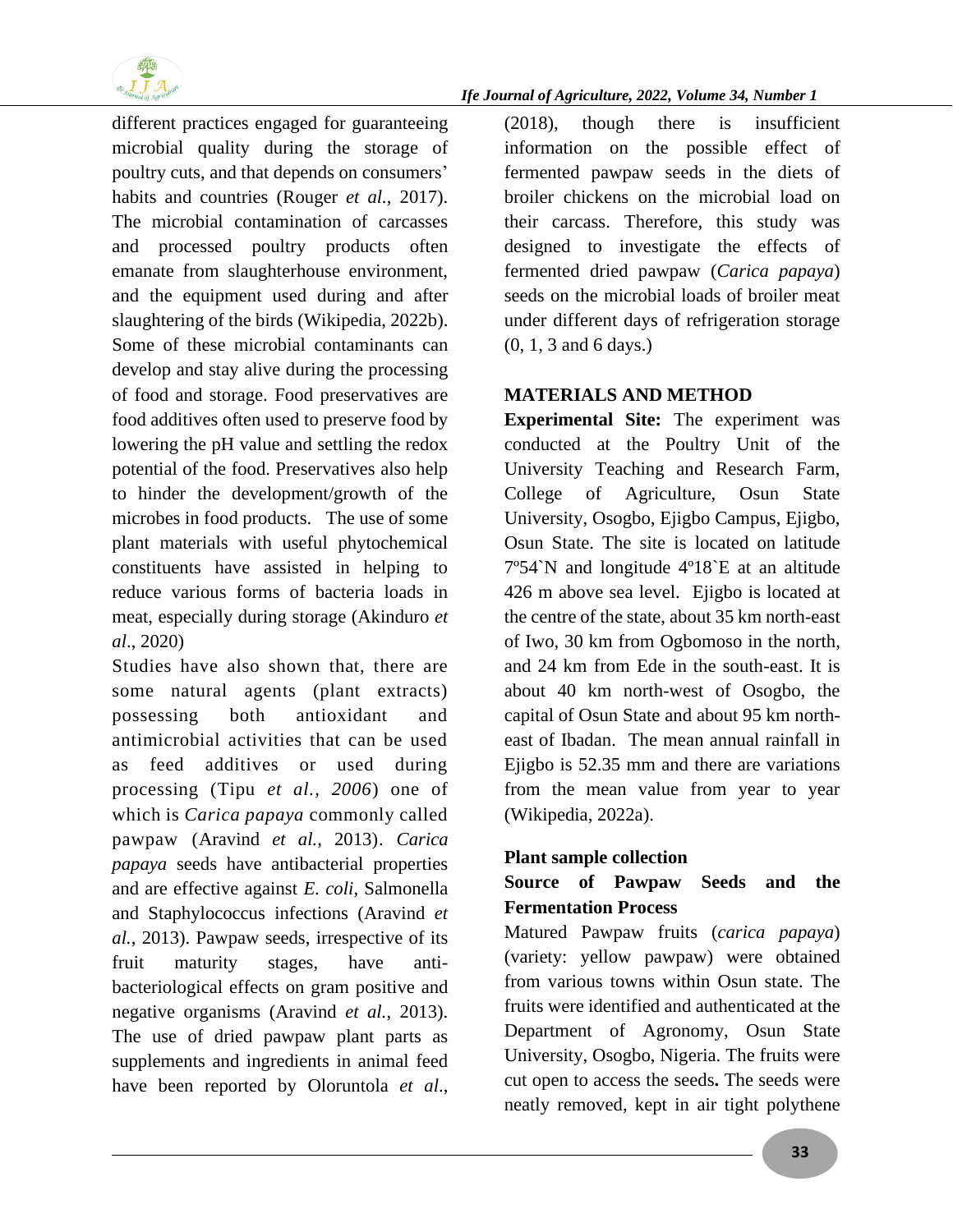

bags for a period of 48 hours for fermentation to take place after which the fermented seeds were completely air dried in a room away from direct sunlight, in order to keep the phytochemical components intact. The dried seeds were grinded (pulverized) using a hammer mill after which it was incorporated into the feed at various inclusion levels.

## **Experimental birds Preparation before arrival**

Disinfection, screening and fumigation of the brooding pen was done before the broiler chicks were brought in, as this served as a biosecurity measure. The nylon screening was removed after 48hrs of fumigation, so as to allow the escape of any residual gas (fumigants).

## **Arrival of Birds**

On arrival, the chicks were graded, i.e., unboxed and counted while weak ones were isolation from active ones which were kept in the already prepared pen. Also, the birds were given a solution of glucose and vitamins as anti-stress.

## **Experimental procedure**

The experiment was conducted using onehundred-and-fifty-day-old broiler chicks. These birds were obtained from a reputable farm in Osogbo, Osun State. The chicks were brooded for fourteen (14) days on a deep litter system using 200 wats electricity bulbs as source of heat. From 0-4 weeks, the chicks were group-fed for acclimatization and the development of the GIT (gastro intestinal tract) prior to inclusion of the test ingredient at the finisher phase. Feeding trial was between day 28-56. The chicks, which had already been randomly selected and assigned to five treatments, were replicated three times, ten (10) birds were allocated to each replicate making a total of 30 birds per treatment. Vaccination and medication programs were administered based on the standard procedure laid down in the University Teaching and Research Farm. Both routine and occasional management practices were thoroughly carried out with strict hygiene measures. The feed composition at both starter and finisher phases are shown in Tables 1 below. Water was supplied *ad-libitum* throughout the experiment and dried fermented pawpaw seed at varying inclusion levels (0%, 5%, 10%, 15%, and 20%) were added to their diet at the finisher phase respectively.

## **Experimental Diet**

Five (5) experimental diets which consisted of:

Treatment 1 (Control): 0% fermented pawpaw seed inclusion

Treatment 2: 5% fermented pawpaw seed inclusion

Treatment 3: 10% fermented pawpaw seed inclusion

Treatment 4: 15% fermented pawpaw seed inclusion

Treatment 5: 20% fermented pawpaw seed inclusion

The inclusions were done on w/w basis.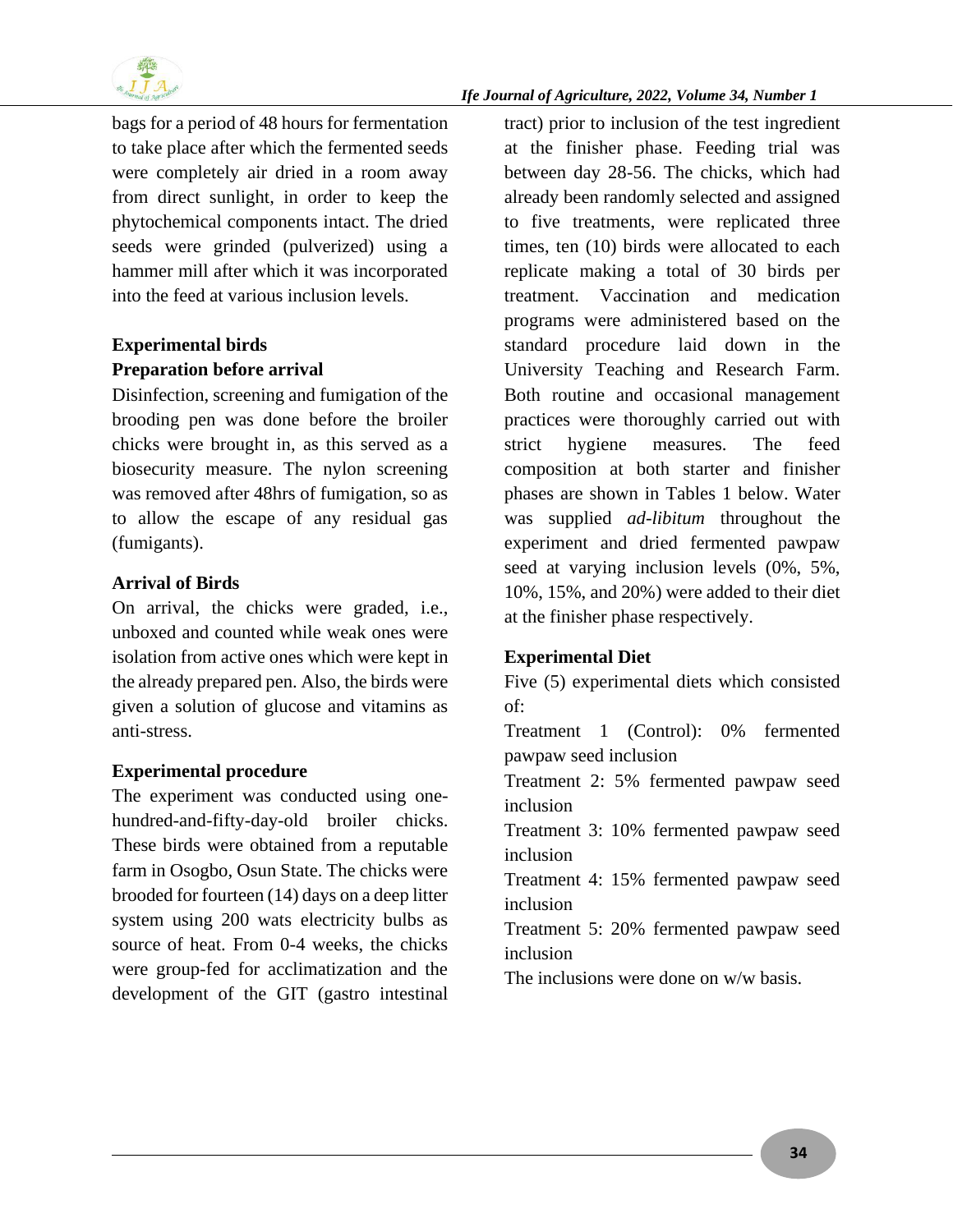

| <b>Ingredients</b>    | $0\%$  | 5%     | 10%    | 15%    | 20%    | <b>STARTER</b> |
|-----------------------|--------|--------|--------|--------|--------|----------------|
| <b>Maize</b>          | 50.00  | 45.00  | 45.00  | 43.00  | 38.00  | 50.00          |
| <b>Wheat Offal</b>    | 10.50  | 12.00  | 10.50  | 10.00  | 14.00  | 3.90           |
| <b>BDG</b>            | 10.00  | 10.00  | 10.00  | 12.50  | 12.00  | 5.00           |
| <b>GNC</b>            | 12.00  | 11.00  | 10.00  | 8.00   | 7.00   | 10.00          |
| <b>SBM</b>            | 13.00  | 12.00  | 10.00  | 7.00   | 4.50   | 24.50          |
| <b>Fish Meal</b>      | 0.00   | 0.00   | 0.00   | 0.00   | 0.00   | 3.00           |
| <b>Oyster Shell</b>   | 0.20   | 0.20   | 0.20   | 0.20   | 0.20   | 0.20           |
| <b>Bone Meal</b>      | 3.00   | 3.00   | 3.00   | 3.00   | 3.00   | 2.50           |
| <b>Methionine</b>     | 0.35   | 0.35   | 0.35   | 0.35   | 0.35   | 0.25           |
| <b>Lysine</b>         | 0.30   | 0.30   | 0.30   | 0.30   | 0.30   | 0.00           |
| <b>Broiler Premix</b> | 0.30   | 0.30   | 0.30   | 0.30   | 0.30   | 0.25           |
| <b>Salt</b>           | 0.40   | 0.40   | 0.40   | 0.40   | 0.40   | 0.40           |
| <b>FDPS</b>           | 0.00   | 5.00   | 10.00  | 15.00  | 20.00  | 0.00           |
| <b>Total</b>          | 100.00 | 100.00 | 100.00 | 100.00 | 100.00 | 100.00         |

**TABLE 1: FORMULATED EXPERIMENTAL DIETS CONTAINING THE TEST INGREDIENTS IN VARYING PROPORTION**

## **Sample Collection and Laboratory Analysis**

Two birds from each replicate were humanely slaughtered with special consideration to animal ethical conducts. Small portion of the thigh from each replicate (i.e., a total of six samples per treatment) were collected and were cut with a sterilized scissors.

The samples were then divided into three:

 $\triangleright$  the first portion was kept in the freezer ( $\lt 0^0$ C) to inhibit the growth of microbes (Day 0)

 $\triangleright$  the second portion was kept in the refrigerator  $(4 - 8^0C)$  for twenty-four hours (Day 1)

 $\triangleright$  the third portion was kept in the refrigerator for three (3) days and

 $\triangleright$  the fourth portion was kept in the refrigerator for six (6) days

After that, the samples were taken to the laboratory for analysis using Serial Dilution Method.

## **Experimental Design**

The experimental design was Completely Randomized Design (CRD).

## **Statistical Analysis**

All the data collected were analyzed using analysis of variance (ANOVA) with the procedure of SAS (2008). Statistically significant observed means were compared using LSD of the same package at 5% level of probability.

## **RESULTS AND DISCUSSION Bacterial Load on Day 1**

Table 2 showed the presence/absence of *Enterobacter aerogenes*, *Bacillus subtilis, Pseudomonas fluorescens, Serratia marcescens*, *Staphylococcus aureus,* and *Lactobacillus plantarum* as well as the overall bacterial load of broiler meat fed the experimental diet and refrigerated at 1 day. *Enterobacter aerogenes* and *Lactobacillus plantarum* were present across all treatments. *Bacillus subtilis* and *Pseudomonas fluorescens* were absent across all treatments.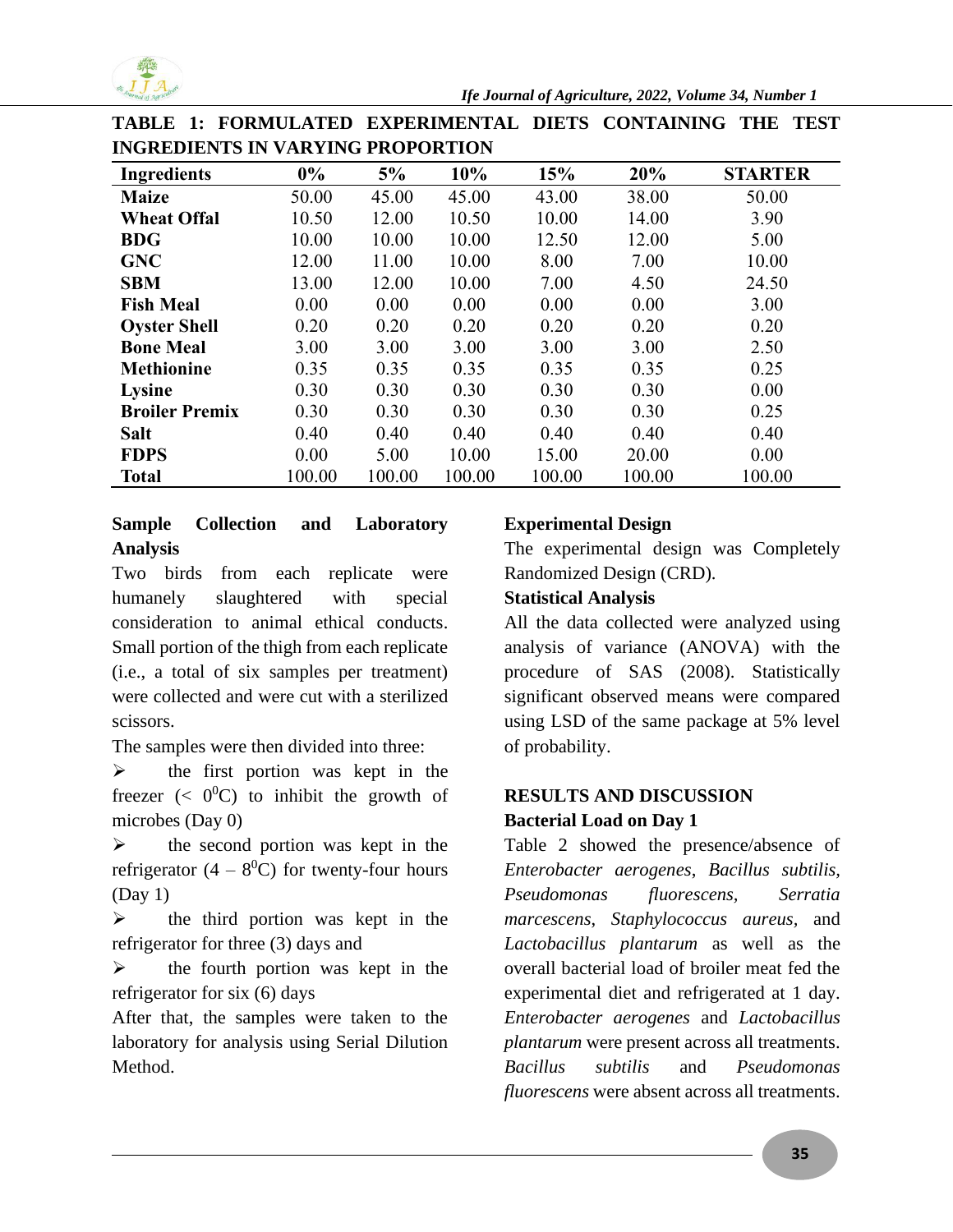

For *Serratia marcescens*, it was absent in T<sub>2</sub> but was present in all other treatments. *Staphylococcus aureus* was absent in T<sub>5</sub> but present in all other treatments. There was no significant difference (P>0.05) in treatments 1(0%) which is the control and treatment 5(20%) which is the highest inclusion level of the test ingredient, though higher microbial loads were noticed in treatments 2, 3 and 4, this implied that further increase in the percentage inclusion level could help reduce the microbial loads of meat from broiler chicken fed fermented pawpaw seed in their diets. Reduced microbial loads seen in treatment 5(20% inclusion level) (7.300  $\pm$ 1.007), was close the findings of Anihouvi *et al.* (2013) on roasted meat, skewers, and seasoned wrapped meat stored for 24 hours  $(6.26 \pm 0.24 \text{ to } 6.97 \pm 0.21).$ 

#### **Bacterial Load on Day 3**

Table 3 showed the presence/absence of *Enterobacter aerogenes*, *Bacillus subtilis, Pseudomonas fluorescens, Serratia marcescens*, *Staphylococcus aureus,* and *Lactobacillus plantarum* as well as the overall bacterial load of broiler meat fed the experimental diet and refrigerated for 3 days. *Enterobacter aerogenes* was absent in  $T_1$  but present in other treatments. *Bacillus subtilis* was absent in all treatments. *Pseudomonas fluorescens* was present in  $T_1$  but absent in other treatments. *Serratia marcescens* was present in  $T_4$  and  $T_5$  but absent in the other three treatments. *Staphylococcus aureus* was absent in  $T_4$  and  $T_5$  but present in the other three treatments**.** *Lactobacillus plantarum*  was absent in  $T_5$  but present in the other treatments. For bacterial load,  $T_3$  (7.900  $\pm$ 0.289) and  $T_4$  (7.700  $\pm$  0.493) were significantly different (P<0.05) highest,

while  $T_1$  (5.267  $\pm$  0.484) was significantly (P<0.05) lowest. Alabi *et al*. (2012) carried out a comparative study on antimicrobial and anti-fungal property of extracts of fresh and dried leaves of *Carica papaya*. The study was repeated by various concentration of extract using the disc diffusion method. *C. papaya* leaves showed better antibacterial activity than antifungal activity, indicating that the effects of *C. papaya* could be felt more on anti-microbial activities and not necessarily on anti-fungal activities since some of the phytochemicals in the seeds are also known to be present in the leaves, though with varying concentrations.

#### **Bacterial Load on Day 6**

Results from table 4 showed the presence/absence of *Enterobacter aerogenes*, *Bacillus subtilis, Pseudomonas fluorescens, Serratia marcescens*, *Staphylococcus aureus,* and *Lactobacillus plantarum* as well as the overall bacterial load of broiler meat fed the experimental diet and refrigerated for 6 days. *Enterobacter aerogenes* was absent in  $T_3$  and T<sup>5</sup> but present in the other three treatments. *Bacillus subtilis*, *Pseudomonas fluorescens,* and *Serratia marcescens* were absent across all treatments. *Staphylococcus aureus* was present in all treatments. *Lactobacillus plantarum* was absent in  $T_3$  but present in all other treatments. There was no significant difference (P>0.05) in the bacterial load across all the treatments. Although, treatments 3, 4 and 5 had the least bacterial loads, which implied that higher inclusion of fermented pawpaw seed could help reduce bacterial load on meat. Further increase in the percentage level could help reduce the bacterial loads to a level of significance. A similar study carried out by (Okoye, 2011;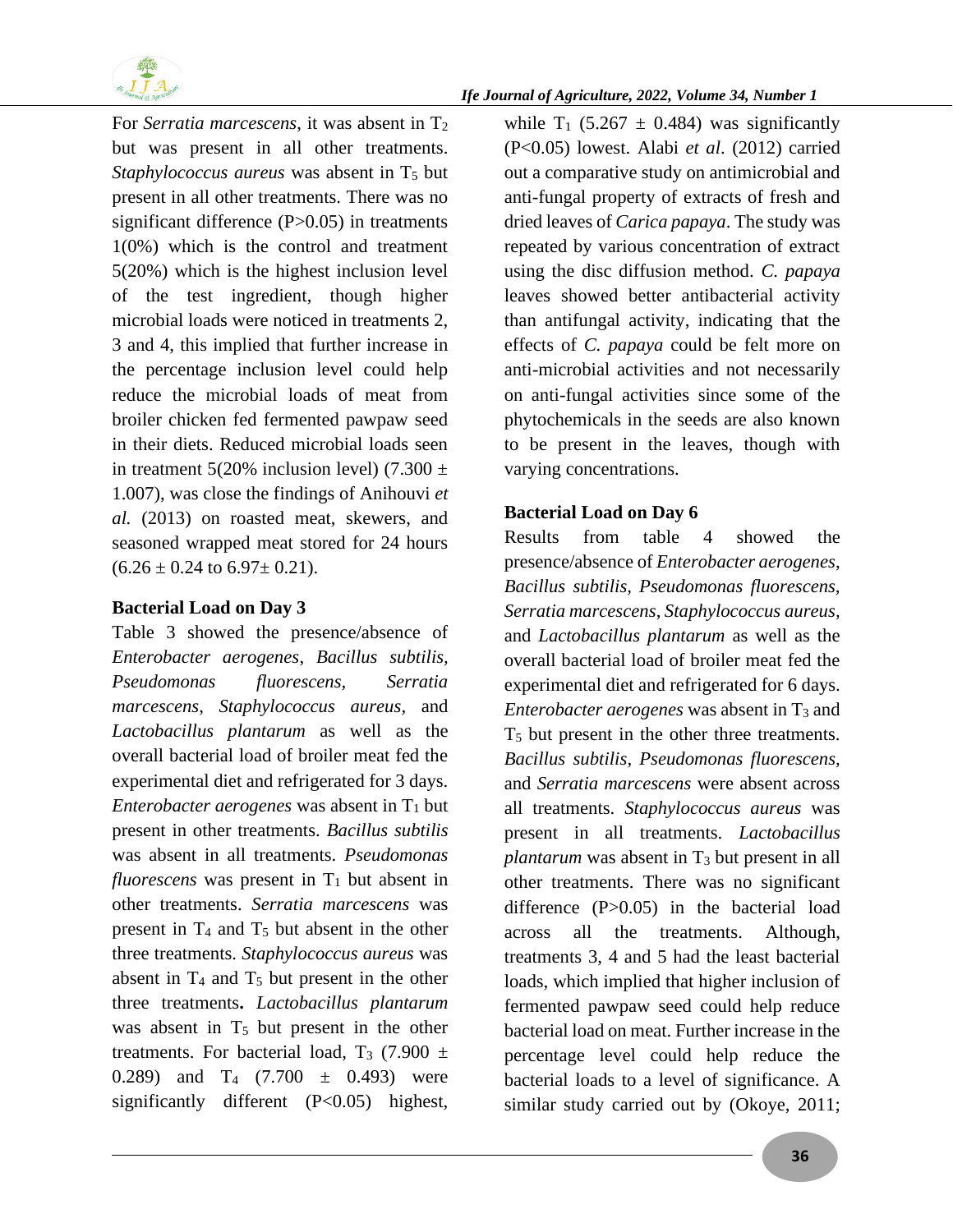

*Ife Journal of Agriculture, 2022, Volume 34, Number 1*

Adesola *et al*., 2019) revealed the characteristic potentials of *Carica papaya* seed as a phytogenic substance that has the tendency to lower the bacterial loads on meat. This was revealed in his study where the antibacterial and antifungal activity of crude ethanolic and aqueous extracts of seeds from *Carica papaya* was used against four different bacteria and fungi.

#### **Fungal Load on Day 1**

The presence/absence of *Aspergillus flavus, Penicillium chrysogenum, Rhizopus stolonifer, Saccharomycos cerevisiae, Alternaria tenuis,* and *Penicillium citrinum* were shown in table 5 as well as the overall fungal load of broiler meat fed the experimental diet and refrigerated for 1 day. Aspergillus flavus was absent in  $T_2$  but present in the other treatments. *Penicillium chrysogenum*, *Alternaria tenuis,* and *Penicillium citrinum* were absent across all treatments. *Rhizopus stolonifer* was present in  $T_3$  and  $T_5$  but absent in the other treatments. *Saccharomycos cerevisiae* was absent in T<sup>4</sup> but present in the other four treatments. After day 1 of refrigeration, there was no significant difference (P>0.05) in the fungal load across all treatments indicating that the test ingredients did not exhibit any potentials of lowering the fungal loads of stored meat products when included in their diets, contradicting the report by Okoye (2011) in which a test on antifungal activity of crude ethanolic and aqueous extracts of seeds of *Carica papaya* against four fungi (*Aspergillusniger*, *Penicilliumnotatum*, *Fusariumsolani* and *Candida albicans*) were tested, with relative reduction in fungal loads.

## **Fungal Loads on days 3 & 6**

There were similarities in the results obtained on days 3 and 6 on the fungal load. Table 7 below showed the presence/absence of *Aspergillus flavus, Penicillium chrysogenum, Rhizopus stolonifer, Saccharomycos cerevisiae, Alternaria tenuis,* and *Penicillium citrinum* as well as the overall fungal load of broiler meat fed the experimental diet and refrigerated at 6 days. *Aspergillus flavus* was absent across all treatments except T4. *Penicillium chrysogenum*, *Rhizopus stolonifer*, *Alternaria tenuis,* and *Penicillium citrinum* were absent across all dietary treatments. *Saccharomycos cerevisiae* was present across all treatments except T4. On day 6 of refrigeration storage, there was no significant difference  $(P>0.05)$  in the fungal load across all treatments indicating that the fermented dried pawpaw seed had no effects on the meat samples, this contradicted the report made by Adesola *et al*. (2019) wherein an ethanolic extraction was made on pawpaw seed using petroleum ether and the extracts topically applied on the meat samples, the results showed a decline in microbial loads on the meat samples.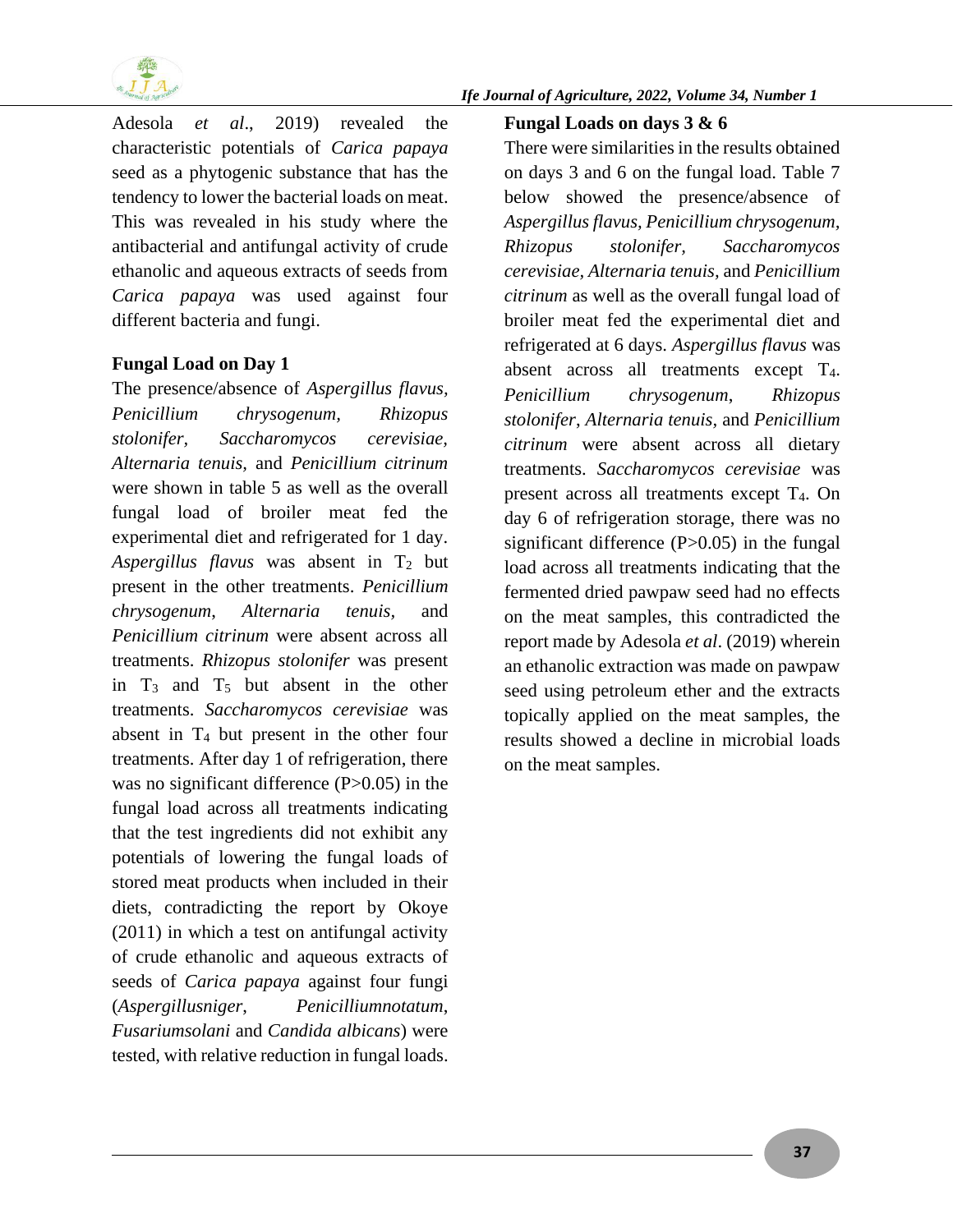

## **TABLE 2: BACTERIAL LOAD ON DAY 1**

|           |                              | Treatment Enterobacter Bacillus Pseudomonas Serratia |            |               |           | Staphylococcus Lactobacillus Bacterial Load |
|-----------|------------------------------|------------------------------------------------------|------------|---------------|-----------|---------------------------------------------|
| aerogenes | subtilis                     | fluorescens                                          | marcescens | <i>aureus</i> | plantarum | (x10cfu/ml)                                 |
|           |                              |                                                      |            |               |           | $7.133 \pm 0.371^b$                         |
|           | $\qquad \qquad \blacksquare$ |                                                      |            |               |           | $9.933 \pm 0.384^{\text{a}}$                |
|           |                              |                                                      |            |               |           | $10.900 \pm 0.907^{\text{a}}$               |
|           |                              |                                                      |            |               |           | $9.200 \pm 0.872$ <sup>ab</sup>             |
|           |                              |                                                      |            |               |           | $7.300 \pm 1.007^b$                         |

- means not present

+ means present

cfu: coliform unit/ml

#### **TABLE 3: BACTERIAL LOAD ON DAY 3**

| <b>Treatment</b> <i>Enterobacter</i> |                          | <b>Bacillus Pseudomonas</b> | <b>Serratia</b> |                          |           | Staphylococcus Lactobacillus Bacterial Load |
|--------------------------------------|--------------------------|-----------------------------|-----------------|--------------------------|-----------|---------------------------------------------|
| aerogenes                            | subtilis                 | fluorescens                 | marcescens      | <i>aureus</i>            | plantarum | (x10cfu/ml)                                 |
|                                      |                          |                             |                 |                          |           | $5.267 \pm 0.484^b$                         |
|                                      |                          |                             |                 |                          |           | $7.367 \pm 1.084^{\text{ab}}$               |
|                                      | $\overline{\phantom{0}}$ |                             |                 |                          |           | $7.900 \pm 0.289^{\text{a}}$                |
|                                      |                          |                             |                 |                          |           | $7.700 \pm 0.493$ <sup>a</sup>              |
|                                      | $\overline{\phantom{0}}$ |                             |                 | $\overline{\phantom{0}}$ |           | $6.433 \pm 0.754$ <sup>ab</sup>             |

*a, b, c, d: Means within the same row with different superscript are significantly (P<0.05) different* 

- means not present

+ means present

cfu: coliform unit/ml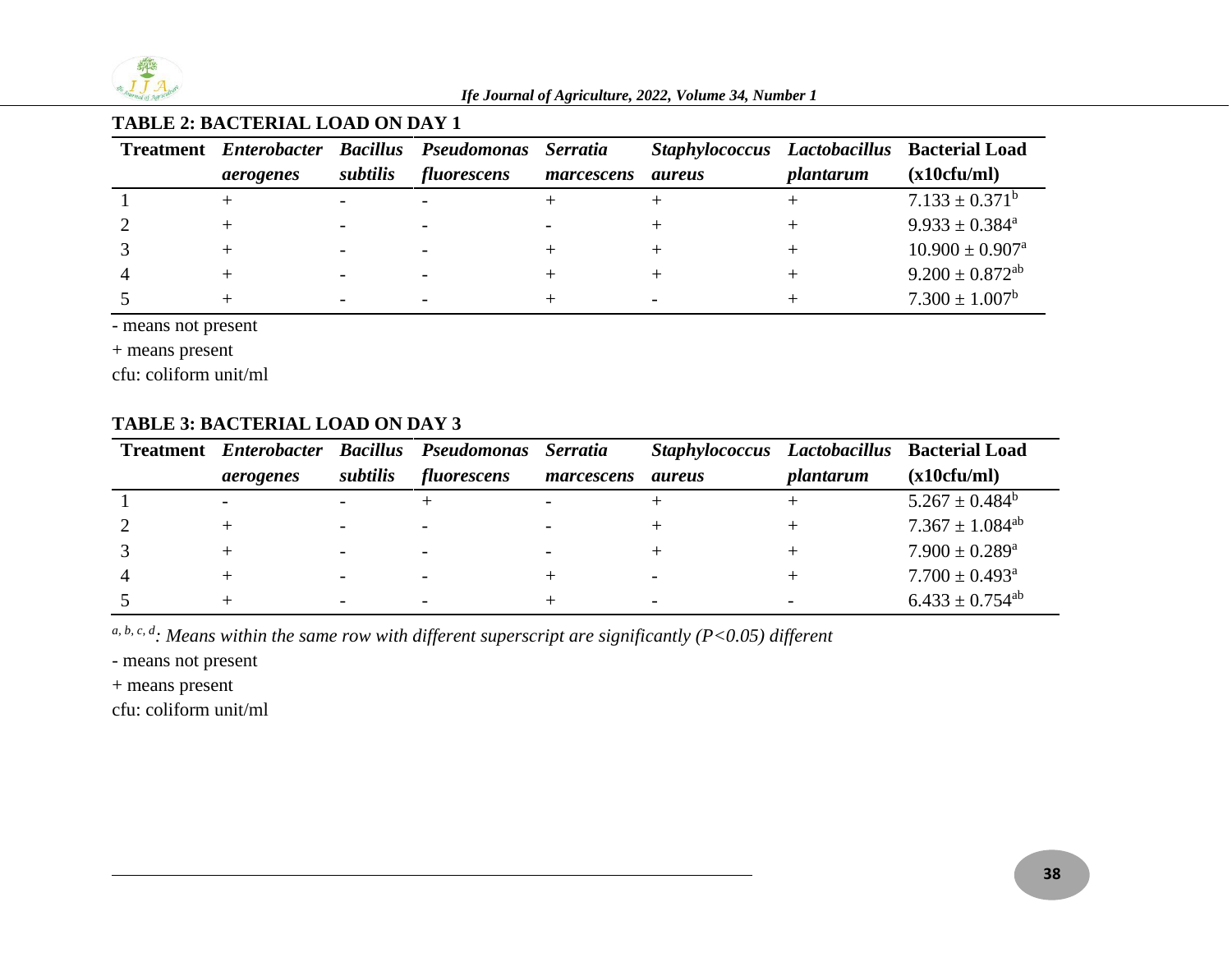

#### **TABLE 4: BACTERIAL LOAD ON DAY 6**

|           |          | Treatment Enterobacter Bacillus Pseudomonas Serratia |            |               |           | Staphylococcus Lactobacillus Bacterial Load |
|-----------|----------|------------------------------------------------------|------------|---------------|-----------|---------------------------------------------|
| aerogenes | subtilis | fluorescens                                          | marcescens | <i>aureus</i> | plantarum | (x10cfu/ml)                                 |
|           |          |                                                      |            |               |           | $7.033 \pm 2.585$                           |
|           |          |                                                      |            |               |           | $7.367 \pm 1.267$                           |
|           |          |                                                      |            |               |           | $6.400 \pm 1.582$                           |
|           |          |                                                      |            |               |           | $5.133 \pm 0.825$                           |
|           |          |                                                      |            |               |           | $6.100 \pm 1.716$                           |
|           |          |                                                      |            |               |           |                                             |

*a, b, c, d: Means within the same row with different superscript are significantly (p<0.05) different* 

- means not present

+ means present

cfu: coliform unit/ml

#### **Treatment** *Aspergillus Penicillium flavus chrysogenum stolonifer Rhizopus Saccharomycos Alternaria cerevisiae tenuis Penicillium*  **Fungal Load** *citrinum* **(x10cfu/ml)**   $1 +$  +  $-$  +  $+$   $+$  +  $+$   $+$   $2.000 \pm 0.100$ 2 - - - - + - - 2.133  $\pm$  0.088  $3 + + + + + + - + - + - + - 1.900 \pm 0.289$ 4 + - - - - - - - - - 1.933  $\pm$  0.667  $5 + + + + + - + - - - 2.367 \pm 0.067$

#### **TABLE 5: FUNGAL LOAD ON DAY 1**

- means not present

+ means present

cfu: coliform unit/ml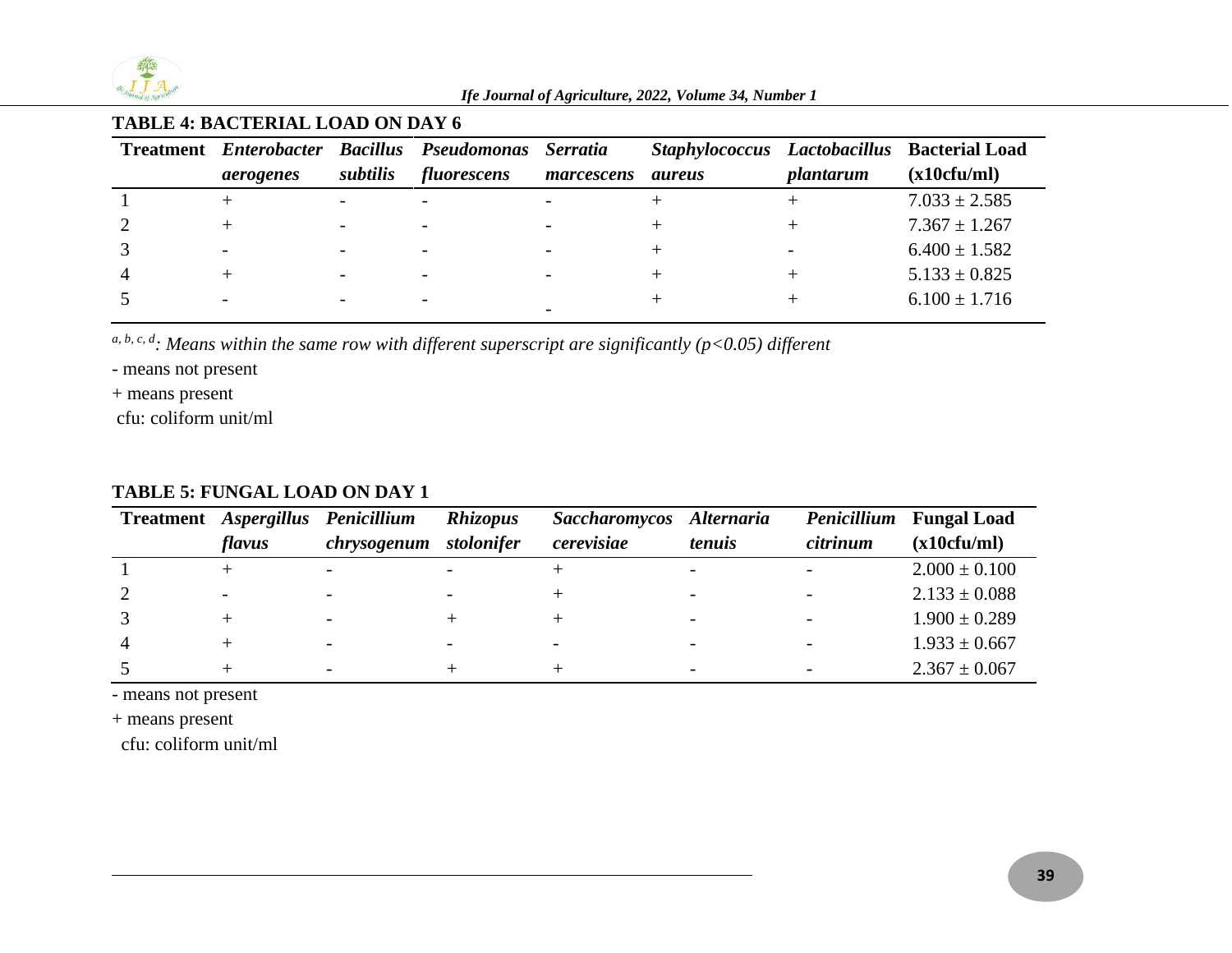

# **TABLE 7: FUNGAL LOAD ON DAY 6**

|                          | Treatment Aspergillus Penicillium | Rhizopus                 | Saccharomycos Alternaria |                          |          | <i>Penicillium</i> Fungal Load |
|--------------------------|-----------------------------------|--------------------------|--------------------------|--------------------------|----------|--------------------------------|
| flavus                   | chrysogenum stolonifer            |                          | cerevisiae               | tenuis                   | citrinum | (x10cfu/ml)                    |
|                          |                                   |                          |                          |                          |          | $1.367 \pm 0.088$              |
| $\overline{\phantom{0}}$ | $\overline{\phantom{a}}$          |                          |                          | $\overline{\phantom{a}}$ |          | $1.567 \pm 0.176$              |
| $\overline{\phantom{0}}$ | $\overline{\phantom{0}}$          |                          |                          |                          |          | $1.533 \pm 0.773$              |
|                          | $\overline{\phantom{0}}$          | $\overline{\phantom{a}}$ |                          |                          |          | $1.467 \pm 0.145$              |
|                          |                                   |                          |                          |                          |          | $1.567 \pm 0.296$              |

- means not present

+ means present

cfu: coliform unit/ml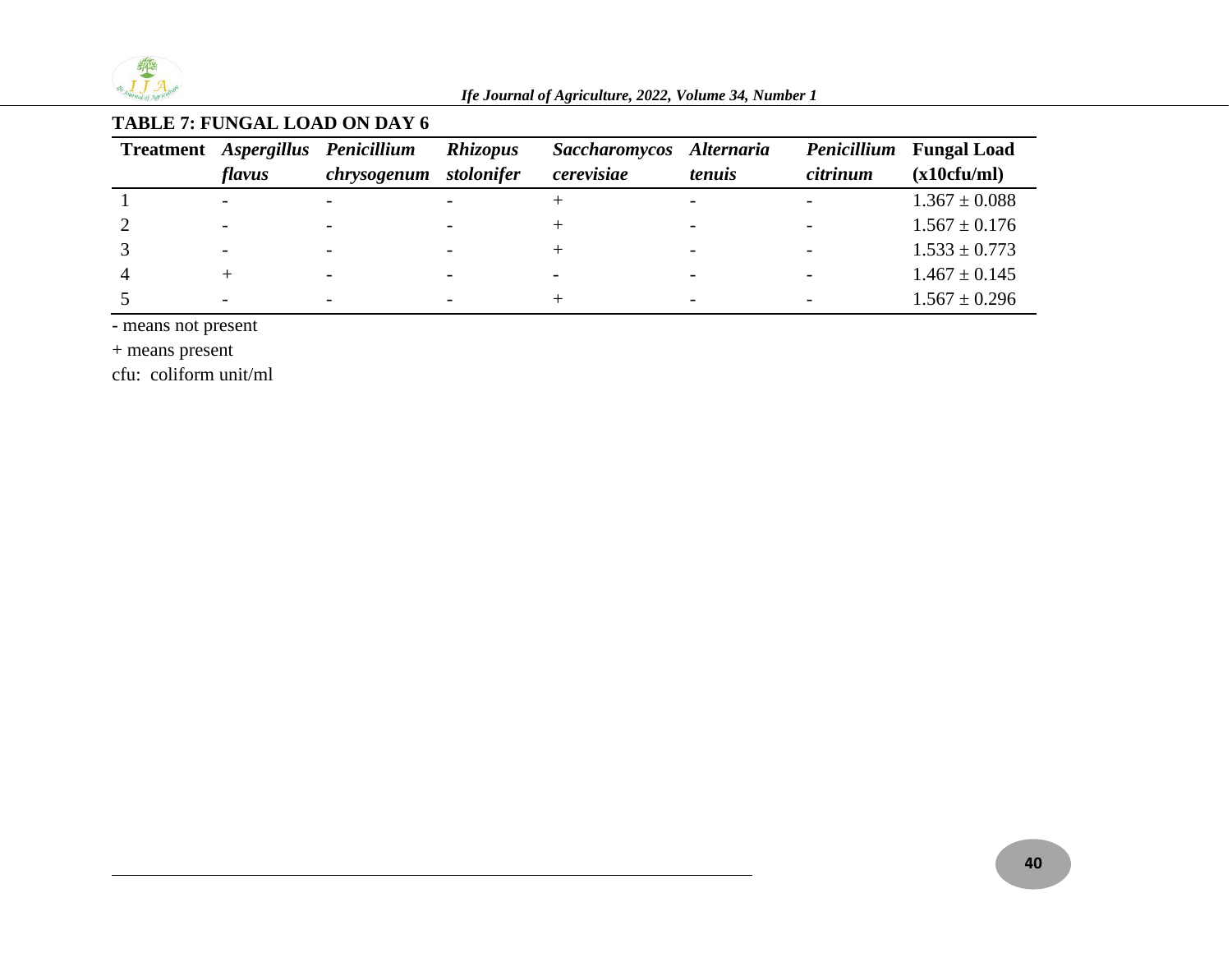

## **CONCLUSION**

This study showed pawpaw seeds have some useful pharmaceutical ingredients that could impede the growth of bacteria, known to be the major source of contamination during meat processing and storage. The inclusion levels at 15 and 20% in treatments 4 and 5 respectively, at day 6 (Highest length of days) of refrigeration storage recorded the lowest bacterial loads. This means that the fermented dried pawpaw seed used as the test ingredient has antimicrobial properties which could assist in reducing the microbial loads in meat and thereby improving the quality characteristics of the meat products, hence, enhance consumer's appeal. The fungal load as revealed from the result of the experiment showed that there was no significant effect (P>0.05) of the fermented dried pawpaw seed on the cooked meat samples across all the treatments especially when incorporated in the diet, this goes contrary to the findings of (Okoye, 2011; Adesola *et al*., 2019) where different tests were carried out on antibacterial and antifungal activity of crude ethanolic and aqueous extracts of seeds of *Carica papaya* on different bacteria and fungi types, there was decline in the microbial loads on meat samples examined. Their results could have been possible because the extracts were applied to the meat samples directly and not to the feed given to the broiler chickens, which was the focus of this experiment.

#### **REFERENCES**

Adesola, M.O., Akande, E.A. and Adejuyitan J.A. (2019). The Preservative Effect of Pawpaw (*Carica papaya*) seed extract on some selected food materials. *Haya: The* 

*Saudi Journal of Life Sciences*. ISSN 2415-6221. Pp:1-9

- Akinduro, V.O., Asaniyan, E.K. and Osho, I.B. (2020). Antibacterial effects of some selected spices used in Nigerian pepper soup on cooked broiler meat on days 3 and 6 of refrigeration storage. *Journal of Agricultural Science and Practice*, 5(4):174-183
- Alabi, O. A., Haruna, M. T., C. P. Anokwuru, T. Jagede, H. Abia, V. U. Okegbe and B. E. Esan, (2012) Comparative studies on antimicrobial properties of extracts of fresh and dried leaves of Carica papaya (L) on clinical bacterial and fungal isolates, *Advances in Applied Sciences Research*. 3(5): 3107-3441.
- Anihouvi, D.G.H., Kayode, A.P.P., Anihouvi V.B., Azokpota, P., Kotchoni, S.O. and Hounhouigan, D. J. (2013). Microbial contamination associated with the processing of *tchachanga,* a roasted meat product. *African Journal of Biotechnology,* 12(18):2449-2455
- Aravind. G, Debjit B, Duraivel. S and Harish. G. (2013). Traditional and Medicinal Uses of *Carica papaya*. *Journal of Medicinal Plants Studies,* 1(1): 7-15.
- Braenkaert, R. D. S, Gavirial, L. Jallade, J. and Seiders, R. W. (2000). Transfer of technology in poultry production for developing countries. *Paper presented at Worlds Poultry Congress*, Montreal, Canada, August, 20 – 24.
- Nieminen T.T., Valitalo H., Sade E., Paloranta A., Koskinen K., Björkroth J. (2012). The effect of marination on lactic acid bacteria communities in raw broiler fillet strips. *Frontiers in Microbiology*